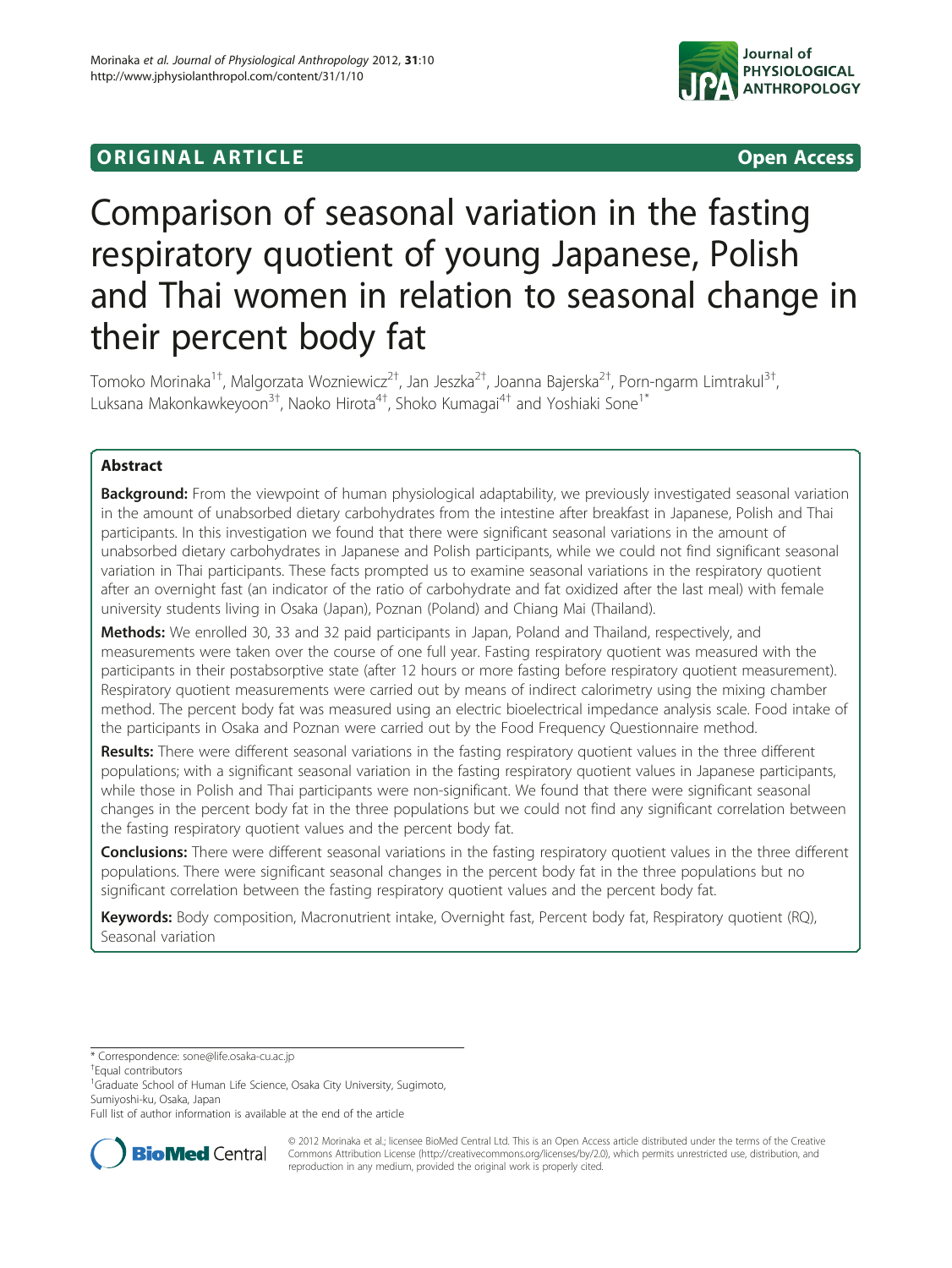# Background

There is a Japanese saying, 'the autumn climate is so good that even horses get fat'. This means that the autumn harvest season, especially for the Japanese staple food (rice), is the time when people stockpile food in order to survive severe winters when food is less available. This is also the time horses are fed hay to fatten them. From a human evolutionary viewpoint, it is generally accepted that storage of energy-rich fats is more efficient in periods of food abundance so as to survive food shortages. The function of this fat storage mechanism is to have a source of energy available for times when food is scarce or difficult to find, or when animals hibernate [\[1](#page-10-0)]. It is well-known that hibernating mammals are able to store large amounts of energy-rich lipids before hibernation, and part of the mechanism is assumed to be accomplished by an increase in adipose tissue lipoprotein lipase [\[2\]](#page-10-0). From the viewpoint of human nutritional evolution, it is very interesting to see that modern populations still have a physiological mechanism to control the seasonal change in fat accumulation as hibernant animals do, even though modern populations are surrounded by readily available energy-rich food throughout the year more so than ever before.

Concerning seasonal variations in the percent body fat of Japanese university students, Yamashita et al. [[3\]](#page-10-0) surveyed the seasonal variations in the percent body fat among young Japanese university students based on sex and regional differences. They found that there is a significant seasonal change in the percent body fat among female university students living in metropolitan areas, where it is higher in winter and lower in summer. In addition, they concluded that only the seasonal factor significantly contributed to changes in the percent body fat [[4\]](#page-10-0). These reports suggest that modern young Japanese people still have an intrinsic physiological mechanism to control body fat storage according to seasonal changes in their living environment.

During the course of our investigation on the effects of the environment on the human digestive system, we measured seasonal variations in the amount of unabsorbed dietary carbohydrates (hereafter the amount of unabsorbed dietary carbohydrates is abbreviated as AUDC) from the intestine after breakfast in Japanese female university students (in 2003 to 2004) and Polish participants (in 2004 to 2005). In these surveys, we found that the AUDC from the intestine was larger in winter and smaller in autumn than in any other season in Japanese and Polish participants [[5,6](#page-10-0)]. These results indicate that carbohydrate absorption in the intestine is better in autumn than in winter. This is consistent with the seasonality of insulin secretion reported by Haus et al. [\[7](#page-10-0)] with normal participants living in Minnesota (located in central-north USA), where insulin responses to the three meals were in the following order:  $autumn$  > summer > spring > winter. To determine the regional difference in seasonality in the efficiency of dietary carbohydrate absorption from the intestine, we examined seasonal variations in the AUCD in Chiang Mai, tropical Thailand, using the same method as that for the Japanese and Polish participants. In contrast to the results obtained with Japanese and Polish participants, we could not find any significant seasonal variation in the AUCD of young female Thai university students [[8](#page-10-0)]. These results obtained with Japanese, Polish and Thai participants indicate that there are different seasonally changing patterns in the efficiency of dietary carbohydrate absorption in the intestine in the different populations.

Considering the human metabolism, we can speculate that seasonal change in the efficiency of carbohydrate absorption in the intestine may have a relationship with the balance of carbohydrate and fat metabolism. This is probably through seasonal changes in insulin response to the diets described by Haus et al. [[7\]](#page-10-0), because insulin is a key hormone in the regulation of carbohydrate and fat metabolism in many organs and tissues in our body. In addition, it is generally accepted that an increase in the percent body fat results from triacylglycerol accumulation in adipose tissue over a long period (months or years), and that whole body integration of carbohydrate and fat metabolism plays an important role in the regulation of the fat accumulation process [\[9](#page-10-0)]. Thus we can postulate that people living in different regions have different seasonally changing patterns in the balance of carbohydrate and lipid metabolism, and it correlates to the seasonal changes in the percent body fat.

We measured the participants' respiratory quotient (RQ) in everyday life after an overnight fast (an indicator of the ratio of carbohydrate and fat being oxidized in the participants' postabsorptive state, before breakfast in the morning) to find seasonal variation in the balance of the carbohydrate and fat metabolism. The participants' percent body fat and body weight were measured to determine seasonal changes in body fat accumulation. We also measured their food intake to determine seasonal change in macronutrient intake. We carried out this series of examinations in three metropolitan cities located in different climate zones, Osaka (Japan), Poznan (Poland) and Chiang Mai (Thailand), in the same calendar months, April to May, July to August, October to November (2008), and January to February (2009) in Japan, and 2009 to 2010 in Poland and Thailand. Monthly mean temperature and precipitation in the year of the RQ examination and the average in the years of 1981 to 2010 are summarized in Table [1.](#page-2-0)

In this paper, we describe seasonal variations in the fasting RQ values, the percent body fat, body weight and the macronutrient intake in the different populations, and discuss the relationship between them.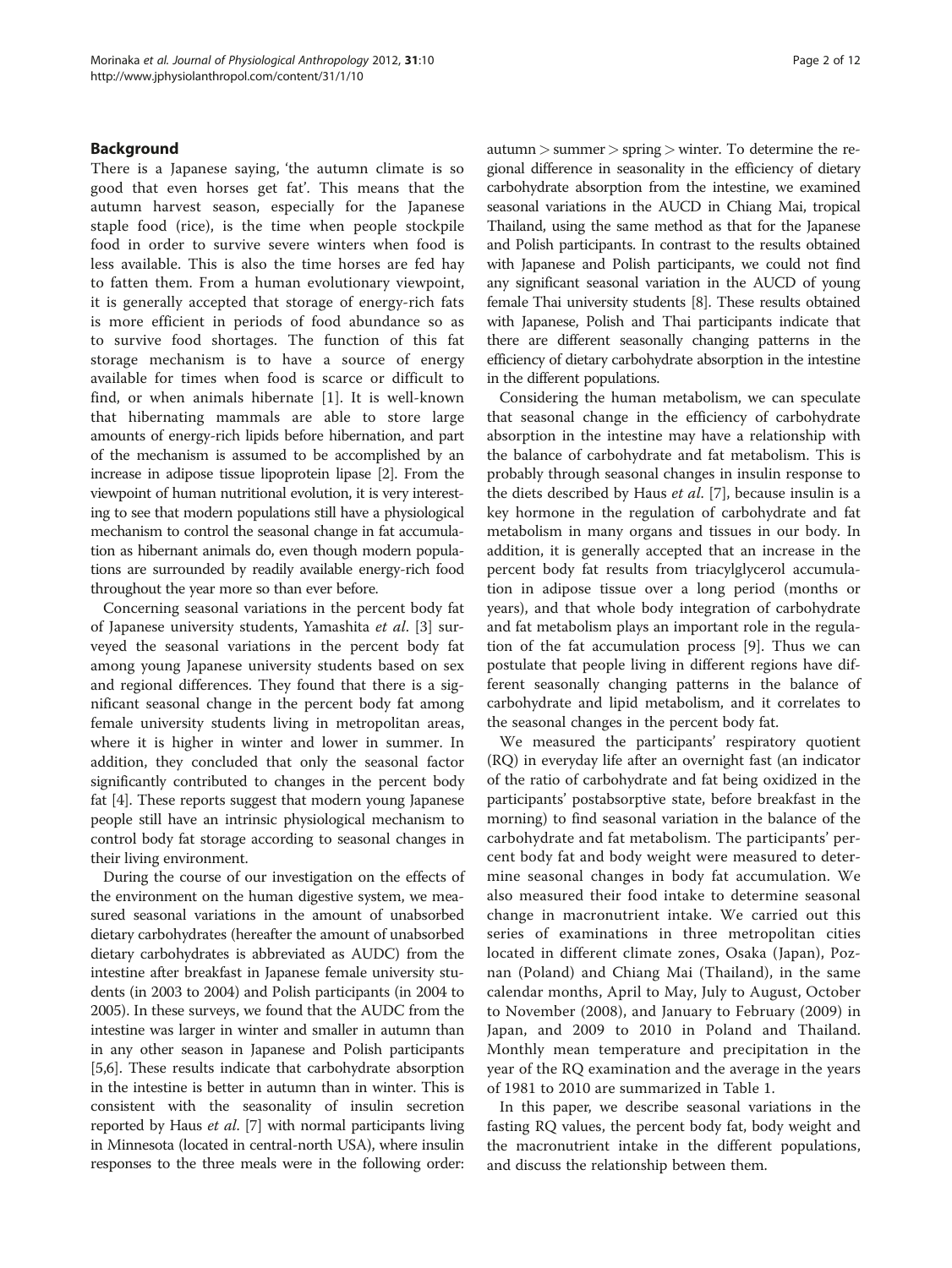<span id="page-2-0"></span>

|  |  | Table 1 Monthly mean temperature and precipitation in Osaka, Poznan and Chiang Mai |  |
|--|--|------------------------------------------------------------------------------------|--|
|--|--|------------------------------------------------------------------------------------|--|

|                             | Apr          | May          | Jul          | Aug          | Oct          | Nov        | Jan          | Feb         |
|-----------------------------|--------------|--------------|--------------|--------------|--------------|------------|--------------|-------------|
| Osaka, Japan                |              |              |              |              |              |            |              |             |
| Temperature (°C)            | 15.4(15.1)   | 20.0(19.7)   | 28.7(27.4)   | 28.4(28.8)   | 19.6(19.0)   | 13.4(13.6) | 6.5(6.0)     | 7.9(6.3)    |
| Precipitation (mm)          | 144.0(103.8) | 219.0(145.5) | 124.0(157.0) | 82.0(90.9)   | 62.0(112.3)  | 50.0(69.3) | 73.0(45.4)   | 95.0(61.7)  |
| Poznan, Poland              |              |              |              |              |              |            |              |             |
| Temperature (°C)            | 12.1(8.7)    | 13.6(13.9)   | 19.5(18.9)   | 19.6(18.3)   | 7.5(8.9)     | 6.6(3.8)   | $-6.5(-0.9)$ | $-1.0(0.0)$ |
| Precipitation (mm)          | 20.0(31.6)   | 86.0(48.1)   | 86.0(74.3)   | 24.0(58.5)   | 52.0(32.4)   | 35.0(34.6) | 28.0(33.3)   | 18.0(28.4)  |
| <b>Chiang Mai, Thailand</b> |              |              |              |              |              |            |              |             |
| Temperature (°C)            | 29.6(29.3)   | 28.5(28.7)   | 27.8(27.5)   | 28.0(27.3)   | 27.4(26.5)   | 25.1(24.3) | 24.2(22.0)   | 24.5(24.0)  |
| Precipitation (mm)          | 98.0(57.9)   | 142.0(158.8) | 124.0(135.4) | 126.0(208.4) | 223.0(117.6) | 0.0(58.5)  | 22.0(4.1)    | 0.0(9.5)    |

The figures shows monthly mean temperature and precipitation in the year of the respiratory quotient examination and those in parenthesis are the average of 1981 to 2010. These data were obtained from the metrological information of Japan Meteorological Agency ([http://www.data.jma.go.jp/gmd/cpd/climatview\\_jp/](http://www.data.jma.go.jp/gmd/cpd/climatview_jp/index.html) [index.html](http://www.data.jma.go.jp/gmd/cpd/climatview_jp/index.html) [[30\]](#page-11-0)).

#### Methods

#### Participants

Because some people have irregular breathing (for example, hyperpnoea), we first examined the RQ of 40 (in Japan), 44 (in Poland) and 39 (in Thailand) healthy female university students in April and May, at the start of a one year examination (2008 in Japan, 2009 in Poznan and Chiang Mai). Based on the participants' breathing stability judged by the monitoring of expiratory minute volume  $(V_E)$  on the metabolic analyzer, we selected 30, 33 and 32 students for measurement over the course of one full year as paid participants in Japan, Poland and Thailand, respectively. All participants in the three countries were non-smokers and healthy based on self-definition with no history of metabolic disorders. The participants were female university students belonging to the Universities of the authors (Department of Foods and Nutrition, Osaka City University in Japan; Department of Human Nutrition and Hygiene, University of Life Sciences in Poznan in Poland; and Faculty of Medicine, Chiang Mai University in Thailand). The number of participants who completed participation in all four seasons (some were forced to retire from the examination after participation in April and May due to personal reasons or disease) was 30 in Japan, 32 in Poland) and 30 in Thailand. From among them we excluded six, two, and three participants respectively from further data analysis due to observation of RQ values over 1.00 or under 0.70 (normal range: 1.00 to 0.70) in one season's examination. Table [2](#page-3-0) shows participants' mean age, height (recollected value in Thailand), body weight, body mass index and percent body fat of the participants whose RQ and other data were subjected to further analysis (24 Japanese, 30 in Polish and 27 Thai participants).

Participants underwent the RQ measurement in the follicular or luteal phase of their menstrual cycles (not during their menstrual period) because Paolisso *et al.* [[10\]](#page-10-0) reported that no significant difference was found in the fasting RQ values throughout the different phases of the menstrual cycle. In addition, we also confirmed in our preliminary examination, using Japanese female students belonging to the same department as that of the participants participating in this study, that there was no significant difference in the fasting RQ values between those in the follicular phase and the luteal phase.

We explained the purpose of the study and the procedures involved to all the participants before they gave their written consent to participate. This was done according to the protocol approved by the Research Ethics Committee of the Graduate School of Human Life Science, Osaka City University (approval No. 08/01), Poznan Medical Ethics Committee, Poznan University of Medical Sciences (approval No. 344/2009), and the Research Ethics Committee 3 of the Faculty of Medicine, Chiang Mai University (approval No. 074/2009). These three approvals are based on the principles of the Declaration of Helsinki of the World Medical Association and the conduct of the research adhered to the ethical principles and standards of chronobiological study [\[11\]](#page-10-0).

#### Experiment protocol and measurements

In this study, we used the same experimental protocol and the same model of measuring instruments, including indirect calorie calorimetry and electric bioelectrical impedance analysis scale, in Japan, Poland and Thailand. Figure [1](#page-3-0) shows the experiment protocol. Each participant was requested to have her evening meal by 10 p.m. on the day before participation in the RQ examination. We gave no suggestions on the menu for the meal, but strongly requested that they have no snacks or caffeinated beverages between their evening meal and completion of the examination on the morning of the following day.

Usually, three participants were examined in a morning: the first entered the room at 8 a.m., the second at 8.20 a. m. and the third at 8.40 a.m. The participants remained sedentary in an air-conditioned examination room under normal fluorescent lamps (300 to 400 lux) until the end of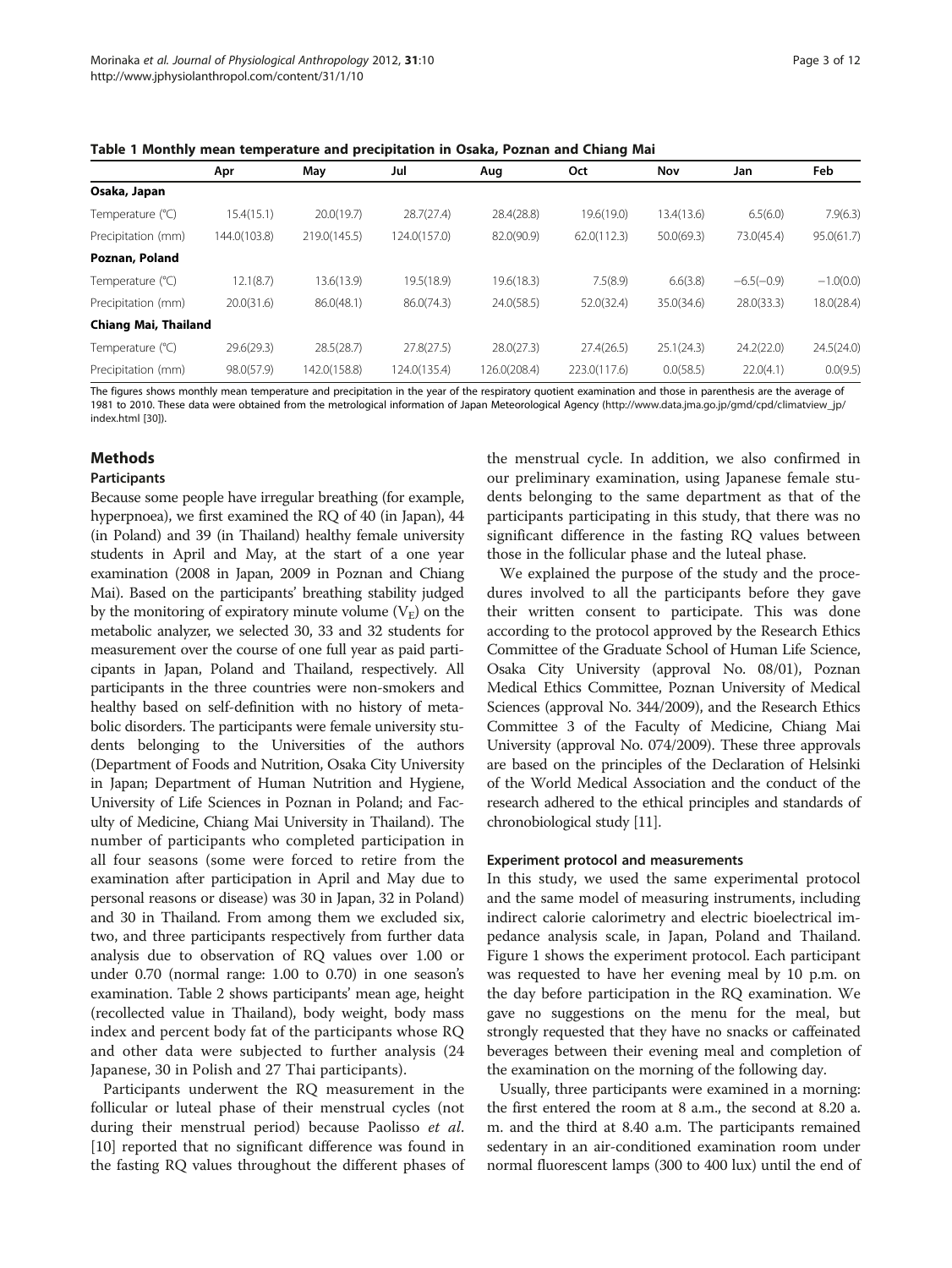<span id="page-3-0"></span>

|                             | Japanese $(n=24)$                        | Polish $(n=30)$                          | Thai $(n=27)$                            |
|-----------------------------|------------------------------------------|------------------------------------------|------------------------------------------|
| Age (years)                 | $18.3 \pm 0.6(18 \text{ to } 20)$        | $21.0 \pm 1.4(19 \text{ to } 23)$        | $22.9 \pm 2.7(18 \text{ to } 27)$        |
| Height (cm)                 | $160.0 \pm 5.6(152.8 \text{ to } 174.5)$ | $168.9 \pm 6.8(150.0 \text{ to } 181.5)$ | $159.1 \pm 5.3(149.0 \text{ to } 170.0)$ |
| Weight (kg)                 | $49.8 \pm 5.5(39.6 \text{ to } 58.6)$    | $58.2 \pm 7.7(46.3 \text{ to } 74.6)$    | $46.7 \pm 5.6(38.9)$ to 60.3)            |
| Body mass index ( $kg/m2$ ) | $19.5 \pm 2.0(16.8 \text{ to } 23.7)$    | $20.4 \pm 2.2(17.3 \text{ to } 25.2)$    | $18.4 \pm 2.0(15.7)$ to 22.8)            |
| Body fat (%)                | $22.5 \pm 3.9(13.1 \text{ to } 29.7)$    | $24.4 \pm 3.9(17.0 \text{ to } 36.0)$    | $22.9 \pm 3.7(16.6 \text{ to } 29.8)$    |

The values are mean, standard deviation, and range of characteristics. These values were obtained when the examination started, Apr to May 2008 for Japan and on Apr to May 2009 for Poland and Thailand.

the experiment. Approximate average room temperatures of the examination rooms were controlled to around 24°C to 26°C in Japan, 21°C to 22°C in Poland and 24°C to 25°C in Thailand.

For the first 30 min after entering the room, participants were requested to allow measurement of their percent body fat (including body weight) without their outer wear and to fill out a short questionnaire concerning, for example, hours of sleep and time of their last evening meal. Each participant was also asked to fill out the Food Frequency Questionnaire (FFQ) for the previous month. During this 30 min period between entering and measurement of RQ, participants' breathing returned to normal and they acclimatized to the atmosphere of the room. Body weight was measured to the nearest 0.1 kg using an Omron HBF-352-W electric scale (Omron Corporation, Kyoto, Japan). In this study, participants were weighed in their usual clothing without their outer wear, and a correction of 1.0 kg was made to account for the weight of this clothing. The percent body fat was measured using an Omron HBF-352-W electric bioelectrical impedance analysis scale.

Fasting RQ was measured with the participants in their postabsorptive state (after 12 hours or more fasting before RQ measurement) in a sedentary position. RQ measurements were carried out by means of indirect calorimetry using the mixing chamber method with a Portable Gas Monitor AR-1 (type 4, Arco System, Chiba, Japan) connected to a facemask. The gas analyzer in this system is

equipped with a galvanic battery type oxygen sensor and infrared absorption type carbon dioxide sensor. It was calibrated through two steps: air calibration and precise calibration using a standard gas containing 4.95 % carbon dioxide balanced with nitrogen. In this system, calculated  $V_E$  (L/min), oxygen uptake (mL/min), carbon dioxide production (mL/min) and RQ (at one minute intervals) were shown in real time in the display area. We measured the RQ for 15 min while the participant's breathing was stable by monitoring of RQ on the display. Therefore, RQ values are expressed as mean RQ values per minute. Careful maintenance of this machine guarantees accuracy of RQ value to two decimal places.

#### Food intake survey

In order to evaluate average food intake (in this paper we described carbohydrate, fat and protein intakes) of the young female university students in Osaka, Japan and Poznan, Poland, we applied the FFQ method, but the exact questionnaires used in each country were different because we had to refer to the Food Composition Table of each country in order to calculate nutrient intake. We asked healthy female university students, including the participants, for the RQ measurement (100 Japanese participants and 111 Polish participants) to answer the questionnaire. We asked the students to answer questions about their diet history for one month before the day they answered the questions. In the Japanese center, we applied the Diet History Questionnaire system, where the

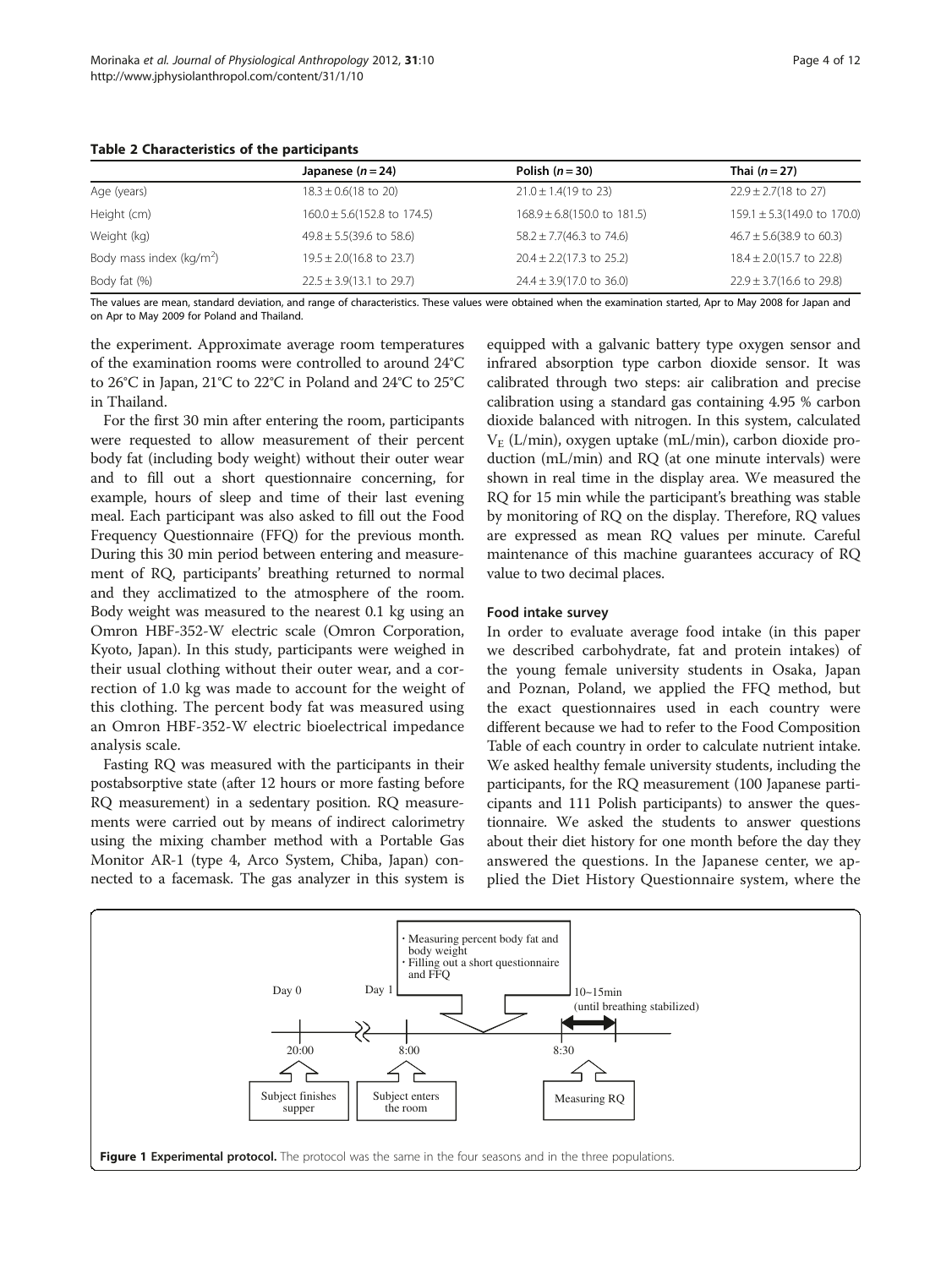<span id="page-4-0"></span>participant's nutritional intake was calculated using an ad hoc computer program (DHQBox system 2008, EBN-Japan, Tokyo, Japan) developed by Sasaki et al. [[12\]](#page-10-0). In the Polish arm, the food intake survey was conducted using an FFQ prepared for this project based on its brief version as described by Wozniewicz et al. [\[13\]](#page-10-0). (In Thailand, because a validated FFQ method was not available for Chiang Mai when we started RQ measurement in 2009, we prepared a FFQ citing 121 northern Thai foods. This FFQ has not been validated by other food intake survey methods yet, therefore we did not present food intake data of Thai participants in this paper.)

The protein, fat, carbohydrate and alcohol intakes were calculated as energy-adjusted nutrient intakes, which indicate the nutrient composition of the diet by regressing nutrient intakes on total energy [[14](#page-10-0)]. The ratio of carbohydrate to fat intake (C/F ratio) was calculated by dividing the percentage of carbohydrate intake by the percentage of fat intake (see Table 3). In this paper, we only show the results of the food intake survey of the participants who participated in the RQ and the percent body fat measurements. A further detailed analysis of the food intake survey of over 100 participants, including the participants for the RQ measurement, will be presented in another paper.

# Data analysis

All data were expressed in terms of means ± SD. We analyzed seasonal variations in the fasting RQ values, the percent body fat, body weight and nutrient intake (in Japan and Poland) by one-factor (season) repeated measure analysis of variance followed by post hoc multiple comparison tests using the Bonferroni method in each country. The correlation between the variables such as the fasting RQ value, the percent body fat, energy intake, fat intake, carbohydrate intake and C/F ratio within the participant was analyzed by multiple regression with repeated

observations [[15\]](#page-10-0). A  $P < 0.05$  was considered to be statistically significant.

# Results

As described in the Participants section, we analyzed seasonality of the fasting RQ values, the percent body fat and body weight of the 24, 30 and 27 participants (in Japan, Poland and Thailand, respectively) who could participate in all four periods. Table [4](#page-5-0) summarizes the mean and standard deviations of the fasting RQ values, the percent body fat and body weight (measured weight minus 1 kg of clothes) of the participants in the three populations and in the four seasons with indication of statistical differences. Interactions of the two factors, country and season, in the seasonal change in the fasting RQ values was shown graphically and two-factor (country and season) analysis of variance showed a borderline value,  $(F (6, 234) = 1.989, P = 0.068)$ . Therefore, we analyzed the seasonal variation of the variables described above by one-factor (season) repeated measure analysis of variance followed by post hoc multiple comparison tests using the Bonferroni method in each country.

# Fasting respiratory quotient

Figure [2](#page-5-0) depicts seasonal variation in the fasting RQ values of Japanese, Polish and Thai participants. Onefactor (season) repeated measures analysis of the variance of the RQ values in the four seasons (Apr to May of 2008 to Jan to Feb of 2009) of Japanese participants showed that there was a significant seasonal variation in the fasting RQ values,  $(F (3, 69) = 4.957, P = 0.004)$ . Post hoc multiple comparison tests indicated that the RQ values in Apr to May and Jul to Aug were significantly lower than in Jan to Feb  $(P = 0.043$  and 0.033, respectively). The RQ value in Apr to May was not significantly different from those in Jul to Aug and Oct to Nov  $(P=1.000$  and  $P=0.240$ ,

| Table 3 Summary of nutrients intake and carbohydrate to fat intake ratio of Japanese and Polish participants |  |  |
|--------------------------------------------------------------------------------------------------------------|--|--|
|                                                                                                              |  |  |

| Month               | Energy intake (kcal) | Protein (%)    | Fat $(\%)$     | Carbohydrate (%)            | C/F ratio                    |
|---------------------|----------------------|----------------|----------------|-----------------------------|------------------------------|
| Japanese $(n = 24)$ |                      |                |                |                             |                              |
| Apr to May          | $1685.2 \pm 429.5$   | $14.1 \pm 2.0$ | $29.0 \pm 7.4$ | $56.4 \pm 7.6$              | $2.12 \pm 0.79$              |
| Jul to Aug          | $1745.1 \pm 441.1$   | $13.9 \pm 2.0$ | $28.8 \pm 4.3$ | $56.7 \pm 4.7$              | $2.03 \pm 0.45$              |
| Oct to Nov          | $1716.3 \pm 479.4$   | $13.8 \pm 1.5$ | $27.4 \pm 5.0$ | $58.6 \pm 4.9$              | $2.24 \pm 0.62$              |
| Jan to Feb          | $1608.0 \pm 493.2$   | $14.6 \pm 2.0$ | $28.1 \pm 5.1$ | $56.6 \pm 5.8$              | $2.11 \pm 0.57$              |
| Polish $(n = 30)$   |                      |                |                |                             |                              |
| Apr to May          | $1858.5 \pm 406.8$   | $16.2 \pm 2.3$ | $33.5 \pm 5.5$ | $48.9 \pm 6.0$ <sup>a</sup> | $1.53 \pm 0.42$ <sup>a</sup> |
| Jul to Aug          | $1856.7 \pm 674.4$   | $15.4 \pm 2.2$ | $30.7 \pm 3.8$ | $52.7 \pm 4.1^a$            | $1.76 \pm 0.34^{\circ}$      |
| Oct to Nov          | $1846.3 \pm 576.4$   | $14.8 \pm 2.5$ | $32.6 \pm 6.3$ | $51.0 \pm 7.7$              | $1.68 \pm 0.66$              |
| Jan to Feb          | $1742.1 \pm 561.0$   | $15.1 \pm 2.2$ | $33.1 \pm 5.3$ | $50.2 \pm 6.2$              | $1.58 \pm 0.42$              |

The C/F ratio is expressed by as the percentage of energy from carbohydrate intake divided by the percentage of energy from fat intake. These values are those of Japanese and Polish participants who participated in RQ and body fat examination. <sup>a</sup>Means sharing a common superscript letter are significantly different, P <0.05.<br>C/F ratio: carbohydrate to fat intake ratio. C/F ratio: carbohydrate to fat intake ratio.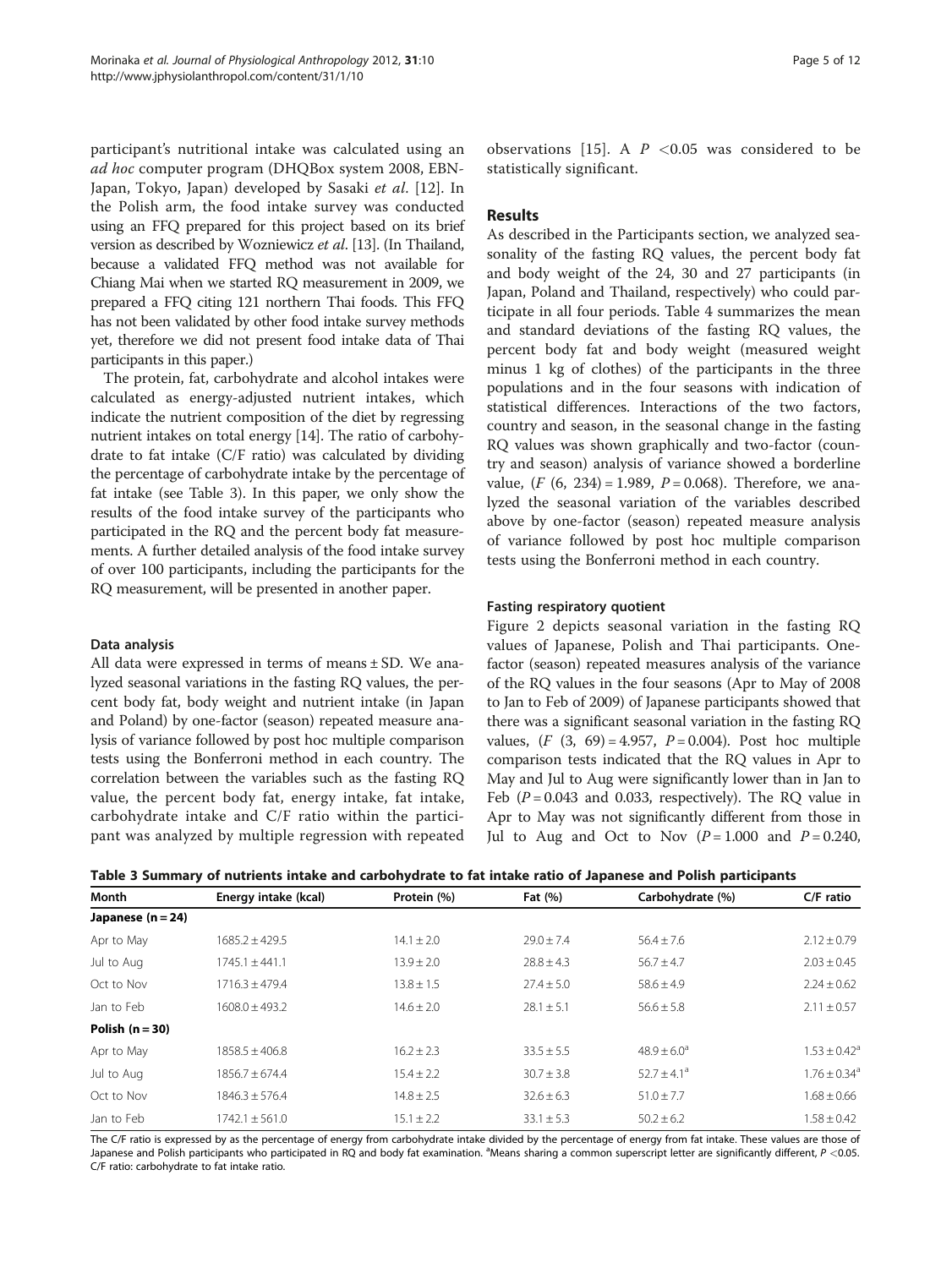<span id="page-5-0"></span>Table 4 Summary of the mean and standard deviations of the measurements

| Month<br><b>Fasting respiratory</b><br>quotient |                                | Percent body fat<br>(%) | Weight (kg)                 |  |
|-------------------------------------------------|--------------------------------|-------------------------|-----------------------------|--|
| Japanese $(n = 24)$                             |                                |                         |                             |  |
| Apr to May                                      | $0.812 \pm 0.034$ <sup>a</sup> | $22.5 \pm 3.9^a$        | $49.8 \pm 5.5$              |  |
| Jul to Aug                                      | $0.802 \pm 0.055^{\rm b}$      | $20.7 \pm 4.4^{abc}$    | $49.1 \pm 5.1$              |  |
| Oct to Nov                                      | $0.833 \pm 0.040$              | $23.3 \pm 5.1^{\circ}$  | $49.4 \pm 5.7$              |  |
| Jan to Feb                                      | $0.838 \pm 0.045^{ab}$         | $23.5 \pm 4.3^c$        | $50.1 \pm 6.3$              |  |
| Polish (n = 30)                                 |                                |                         |                             |  |
| Apr to May                                      | $0.816 \pm 0.035$              | $74.4 + 3.9$            | $58.2 + 7.7$                |  |
| Jul to Aug                                      | $0.811 \pm 0.043$              | $23.9 \pm 3.8^{ab}$     | $58.0 \pm 7.7^a$            |  |
| Oct to Nov                                      | $0.816 \pm 0.040$              | $25.3 \pm 3.8^a$        | 59.1 $\pm$ 8.3 <sup>a</sup> |  |
| Jan to Feb                                      | $0.823 + 0.035$                | $25.1 \pm 3.8^{b}$      | $58.3 \pm 7.9$              |  |
| Thai $(n=27)$                                   |                                |                         |                             |  |
| Apr to May                                      | $0.807 \pm 0.055$              | $22.9 \pm 3.7$          | $46.7 \pm 5.6$              |  |
| Jul to Aug                                      | $0.817 \pm 0.058$              | $23.0 \pm 3.7^a$        | $46.3 \pm 5.6$              |  |
| Oct to Nov                                      | $0.811 \pm 0.040$              | $23.8 \pm 3.3^a$        | $46.8 \pm 5.8$              |  |
| Jan to Feb                                      | $0.807 + 0.035$                | $23.8 \pm 3.6$          | $46.7 \pm 5.4$              |  |

Participants were weighed in their usual clothing without their outer wear, and a correction of 1.0 kg was made to account for the weight of this clothing. a,b,cMeans sharing a common superscript letter are significantly different,  $P < 0.05$ .

respectively). The RQ value in Oct to Nov was not significantly different from those in Jul to Aug and Jan to Feb  $(P = 0.193$  and  $P = 1.000$ , respectively). In Polish participants, there was no significant seasonal variation in the fasting RQ values,  $(F(3, 87) = 0.666, P = 0.575)$ . In addition, there was no significant seasonal variation in the fasting RQ values,  $(F(3, 78) = 0.331, P = 0.803)$  in Thai participants.

#### Percent body fat and body weight

Figure [3](#page-6-0) shows seasonal variation in the percent body fat of Japanese, Polish and Thai participants. One-factor (season) repeated measures analysis of the variance of the percent body fat of Japanese participants showed that there was a significant seasonal variation in the percent body fat,  $(F (3, 69) = 5.787, P = 0.001)$ . In addition, the post hoc multiple comparison indicated that the percent body fat in Jul to Aug was significantly lower than those in Apr to May  $(P = 0.002)$ , Oct to Nov  $(P = 0.033)$  and Jan to Feb ( $P = 0.003$ ). In Polish participants, there was a significant seasonal variation in the percent body fat,  $(F(3,$  $87$ ) = 9.332,  $P < 0.0005$ ). The post hoc multiple comparison indicated the percent body fat in Jul to Aug was significantly lower than those in Oct to Nov  $(P < 0.0005)$ and Jan to Feb  $(P = 0.008)$ . In Thai participants, there was a significant seasonal variation in the percent body fat,  $(F(3, 78) = 4.427, P = 0.006)$ . Post hoc multiple comparison indicated that percent body fat in Jul to Aug was significantly lower than that in Oct to Nov  $(P = 0.042)$ .

In Table 4, we summarize seasonal variation in the body weight of Japanese, Polish and Thai participants. One-factor (season) repeated measures analysis of the variance of body weight of Japanese participants indicated that there was no significant seasonal change (*F* (3, 69) = 2.029, *P* = 0.118). In Polish participants, there was a significant seasonal variation in body weight,  $(F (3, 87) = 4.072, P = 0.009)$ . The post hoc

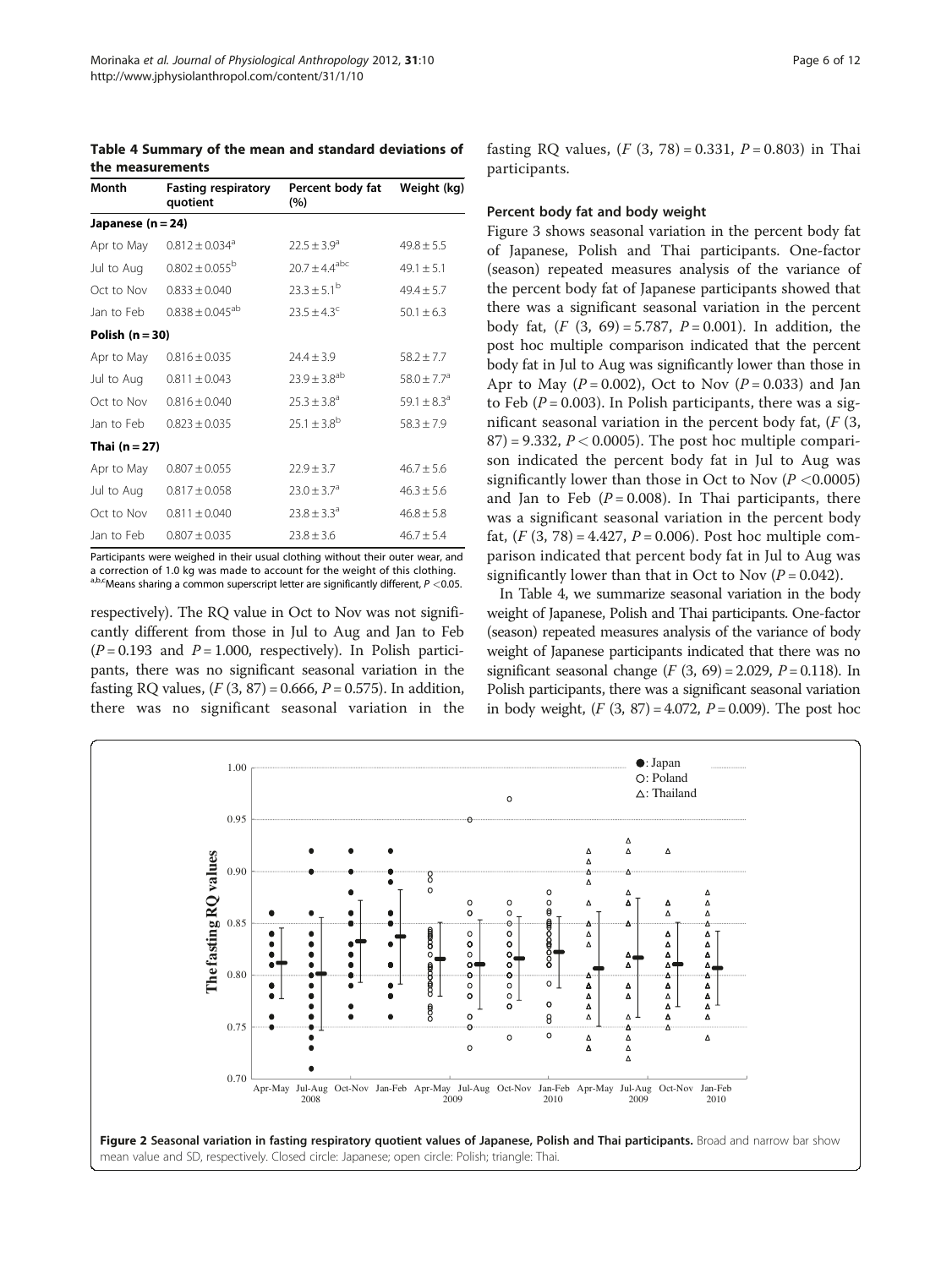<span id="page-6-0"></span>

multiple comparisons showed body weight in Jul to Aug was significantly lower than that in Oct to Nov  $(P = 0.010)$ . In Thai participants, there was no significant seasonal variation in body weight,  $(F(3, 78) = 1.193, P = 0.318)$ .

# Energy, macronutrient intake and carbohydrate to fat intake ratio

Energy, protein, fat and carbohydrate intakes and C/F ratios of Japanese and Polish young female university students who participated in the RQ measurement are summarized in Table [3.](#page-4-0) As the FFQ analyzing systems that we used in Japan and Poland have been verified by a direct food intake survey [[12](#page-10-0),[13](#page-10-0)] , we subjected food intake values of each participant to the statistical analysis to determine their seasonality.

In Japanese participants, there was no seasonal variation in any variables: total energy intake  $(F(3, 69) = 0.838,$  $P = 0.478$ , protein intake  $(F (3, 69) = 1.753, P = 0.164)$ , fat intake  $(F (3, 69) = 0.686, P = 0.564)$ , carbohydrate intake  $(F (3, 69) = 1.167, P = 0.329)$ , or C/F ratio  $(F (3, 69) = 0.786,$  $P = 0.506$ .

In Polish participants, there was no significant seasonal variation in total energy intake  $(F (3, 87) = 0.636,$  $P = 0.594$ . Protein intake  $((F (3, 87)) = 4.186, P = 0.008)$ and fat intake  $(F (3, 87) = 2.887, P = 0.040)$  demonstrated significant seasonal changes but a post hoc multiple comparison test showed no significantly difference among the seasons. As for the seasonality of the C/F ratio, there was no significant variation  $(F(3, 87) = 2.659)$ ,  $P = 0.053$ ) while a post hoc multiple comparison test showed there was significant difference between that of Apr to May and that of Jul to Aug ( $P = 0.035$ ). There was a significant seasonal change in carbohydrate intake (F  $(3, 87) = 3.667$ ,  $P = 0.015$ ), where the carbohydrate intake in Apr to May was significantly lower than that in Jul to Aug ( $P = 0.019$ ) with a post hoc multiple comparison test.

### Correlation between the variables measured in this study

We calculated correlation coefficients within participants between the fasting RQ values and the percent body fat, and those with the variables of the food intake survey in this study, by multiple regression with repeated observations. Table [5](#page-7-0) shows the results of these analyses and indicated that there were no significant correlations within participants between any pairs of variables.

# **Discussion**

Before discussion of the present results, we will describe the meteorological characteristics of the three cities, Osaka, Poznan and Chiang Mai, and the definition of fasting RQ from the point of carbohydrate and fat metabolism.

Table [1](#page-2-0) shows the monthly mean temperature and precipitation in the years of 1981 to 2010 (the average) and the year of the RQ examination. On average, we can categorize each two-month period according to the order of mean temperatures as follows: in Osaka (Japan) and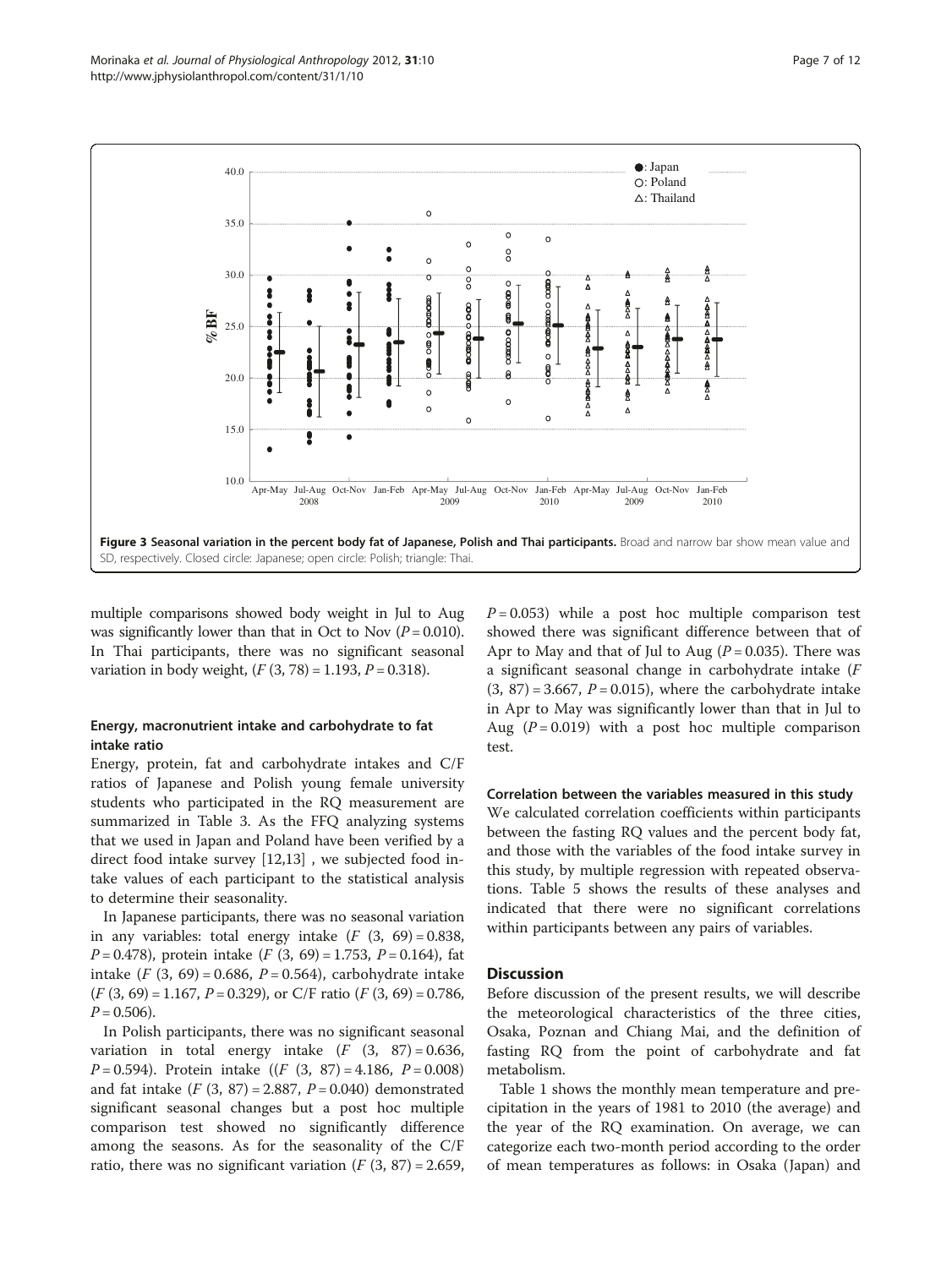<span id="page-7-0"></span>Poznan (Poland); Jul to Aug (the hottest season, summer), Oct to Nov (autumn), Apr to May (spring) and Jan to Feb (the coldest season, winter). In Chiang Mai, they were categorized according to monthly mean temperatures and precipitation: Apr to May (hot season), Jul to Aug (rainy season), Oct to Nov (dry season), and Jan to Feb (dry and cool season). According to the World map of Koppen-Geiger climate classification [\[16\]](#page-10-0), Osaka is located in a warm oceanic climate zone, Poznan is in the continental climate zone, and Chiang Mai is in a tropical monsoon climate zone.

The definition of the fasting RQ value is the RQ value in the postabsorptive state, where the postabsorptive state is typically represented by the state after an overnight fast before breakfast is consumed. In this phase, all of the meal has been absorbed from the intestinal tract [[9\]](#page-10-0). In this study, participants came to the experimental room from their residences by their usual means of transportation having performed their usual physical

| Table 5 Bivariate correlation of respiratory quotient, |  |
|--------------------------------------------------------|--|
| percent body fat and nutrient intake                   |  |

| Independent<br>variable | Dependent<br>variable | Regression<br>slope | Correlation<br>coefficient<br>within<br>participants | P     |
|-------------------------|-----------------------|---------------------|------------------------------------------------------|-------|
| Japanese (n = 24)       |                       |                     |                                                      |       |
| Energy intake (kcal)    | <b>RQ</b>             | 0.000               | 0.062                                                | 0.604 |
| Fat (%)                 | <b>RO</b>             | 0.000               | 0.036                                                | 0.763 |
| Carbohydrate (%)        | <b>RO</b>             | 0.000               | 0.025                                                | 0.834 |
| C/F ratio               | <b>RO</b>             | 0.005               | 0.058                                                | 0.625 |
| <b>RO</b>               | %BF                   | 13.360              | 0.189                                                | 0.108 |
| Energy intake (kcal)    | %BF                   | $-0.001$            | $-0.119$                                             | 0.314 |
| Fat (%)                 | %BF                   | 0.009               | 0.014                                                | 0.908 |
| Carbohydrate (%)        | %BF                   | $-0.048$            | $-0.076$                                             | 0.522 |
| C/F ratio               | %BF                   | $-0.162$            | $-0.027$                                             | 0.820 |
| Polish $(n = 30)$       |                       |                     |                                                      |       |
| Energy intake (kcal)    | <b>RO</b>             | 0.000               | 0.131                                                | 0.217 |
| Fat (%)                 | <b>RQ</b>             | $-0.001$            | $-0.088$                                             | 0.409 |
| Carbohydrate (%)        | <b>RQ</b>             | 0.001               | 0.112                                                | 0.291 |
| C/F ratio               | <b>RQ</b>             | 0.009               | 0.102                                                | 0.335 |
| <b>RQ</b>               | %BF                   | 8.349               | 0.192                                                | 0.068 |
| Energy intake (kcal)    | %BF                   | 0.000               | 0.066                                                | 0.533 |
| Fat (%)                 | %BF                   | 0.063               | 0.188                                                | 0.075 |
| Carbohydrate (%)        | %BF                   | $-0.040$            | $-0.136$                                             | 0.198 |
| C/F ratio               | %BF                   | $-0.697$            | $-0.179$                                             | 0.090 |
| Thai $(n=27)$           |                       |                     |                                                      |       |
| <b>RQ</b>               | %BF                   | $-4.629$            | $-0.159$                                             | 0.154 |

C/F ratio: carbohydrate to fat intake ratio; %BF: percent body fat; RQ: respiratory quotient. Correlation between the variables within the subject was analyzed by multiple regression with repeated observations.  $P < 0.05$  was considered to be statistically significant.

activities before the RQ examination, but having fasted for 12 hours or more. Their RQ values were therefore classed as fasting RQ values in everyday life. In a postabsorptive state, the concentrations of glucose and insulin are at their lowest and the concentration of non-esterified fatty acids is at its highest in a day [\[17](#page-10-0)]. In this study, we neglected the contribution of protein oxidation to total RQ values by not measuring urea excretion because nutrients oxidized in well-nourished people are mostly carbohydrates and lipids [\[18\]](#page-10-0). In addition, it is important to note that, in this postabsorptive state, glucose that enters the blood is almost exclusively from the liver (a proportion arises from glycogen breakdown and a proportion from gluconeogenesis) and non-esterified fatty acids are released by the action of hormone-sensitive lipase on the triacylglycerol stores in adipose tissue. Therefore, the nutritional composition of food ingested in the previous day or the day before (in a shortterm) does not directly affect the fasting RQ values.

# Seasonal variation in the fasting respiratory quotient values

There was a significant seasonal variation in the participants in Osaka, and the mean RQ value in Jul to Aug was significantly lower than that in Jan to Feb (the lowest mean value in the four seasons); those values were in the order of Jan to  $Feb > Oct$  to  $Nov > Apr$  to  $May > Jul$  to Aug. Table 5 shows the bivariate correlation of the fasting RQ and four items of food intake survey, indicating no correlation between them in Japanese participants. This lack of correlation between the RQ values and the items of food intake suggests that the nutritional composition of foods ingested had no effect on the fasting RQ values in the long-term in Japanese participants. In addition, there were no seasonal change in energy, fat or carbohydrate intake, as well as C/F ratio (see Table [3\)](#page-4-0). These facts indicate that there are some factors other than food intake affecting the seasonal variation in the fasting RQ values.

Using the RQ values obtained in this study, we can calculate and estimate the ratio of fat oxidation to the total oxidation of carbohydrate and lipids by the following equation:  $(1.00-RQ)/(1.00-0.70)$ . Application of this equation gives the ratios of carbohydrates metabolized to lipids metabolized in the four seasons in the participants in Osaka as follows: Jan to Feb (0.46: 0.54), Oct to Nov (0.44: 0.56), Apr to May (0.37: 0.63) and Jul to Aug (0.34: 0.66). These ratios indicate that relatively more lipids were metabolized in Jul to Aug (summer) and Apr to May (spring) compared to in Oct to Nov (autumn) and Jan to Feb (winter). These results agree with several reports about human seasonal variation in fasting serum glucose and triglyceride levels. For example, Behall et al. [\[19](#page-10-0)] observed that fasting serum glucose level was in the order of Dec to Feb > Sep to Nov > Mar to May > Jun to Aug in in young women living in California, USA and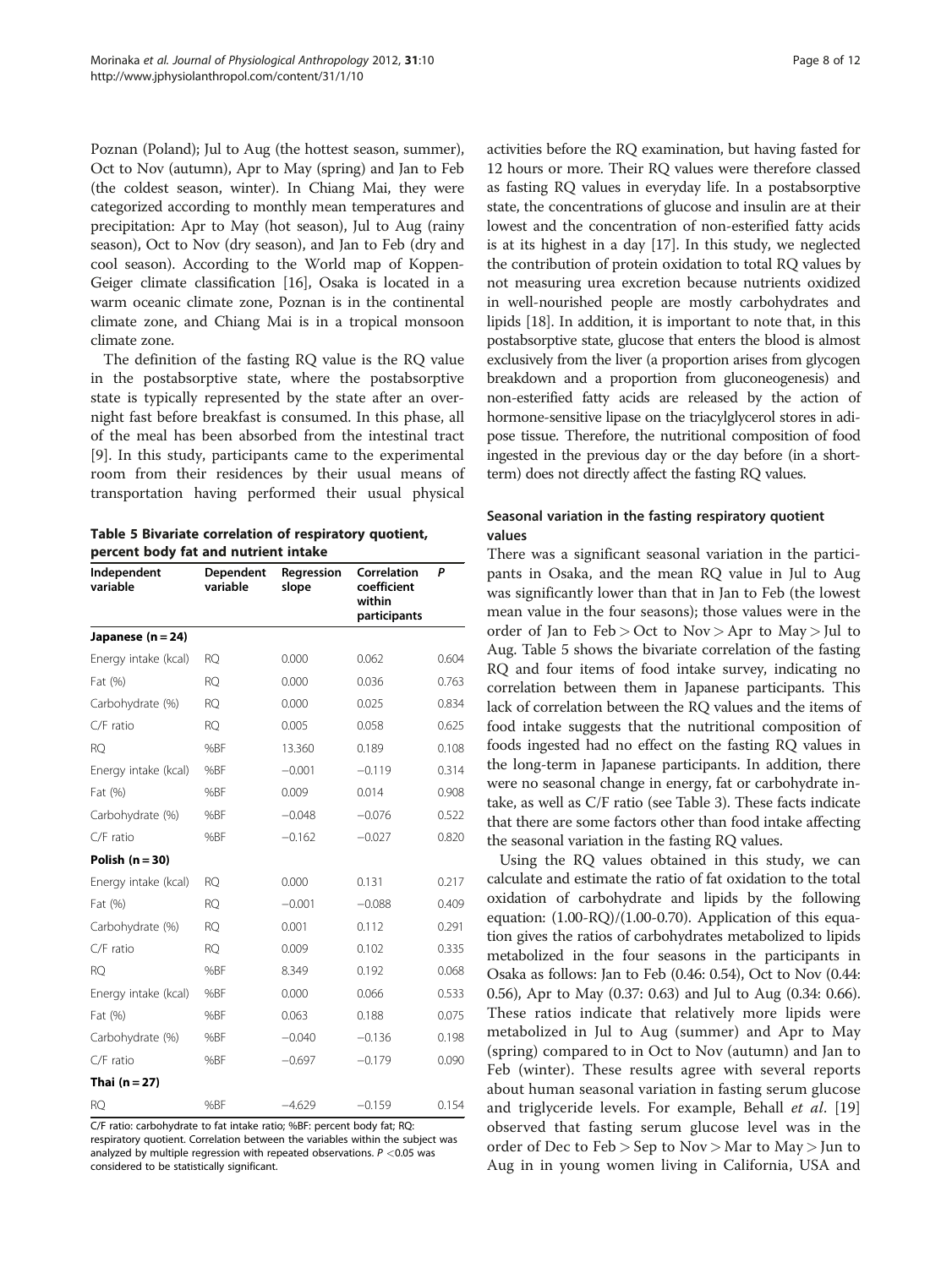Gordon et al. [[20\]](#page-10-0) reported that there was a significant fall in triglyceride level from summer to winter in participants living in London, UK. This seasonality reported in the fasting serum glucose and lipid levels is consistent with the seasonal variation in the fasting RQ values observed in this study; in winter, the more fasting serum glucose there is, the more glucose is metabolized and the higher the obtained fasting RQ values are. In contrast, in summer, the more fasting triglyceride there is, the more fat is metabolized, the lower the obtained RQ values are. There are, however, few reports about seasonality in fasting serum glucose and plasma triglyceride levels of modern Japanese young female participants. In order to make it clear that our postulation described above is one of the possible mechanisms of the seasonal variation in the fasting RQ values observed in Japanese participants, we need further examination of seasonal variation in fasting serum glucose and triglyceride levels of the Japanese population, and seasonal change in longer-term control of gene expressions related to carbohydrate and lipid metabolism.

In the participants of Poznan, as described in the report of Tsumura et al. [[6\]](#page-10-0), there was significant seasonal variation in the efficiency of carbohydrate absorption in the intestine similar to that of Japanese participants; however, there was no significant seasonal variation in the fasting RQ values in this study. Our speculation, described in the Background, is that seasonal change in the efficiency of carbohydrate absorption in the intestine may have a relationship with the balance of carbohydrate and fat metabolism as observed in Japanese participants. Comparison of the fasting RQ value between Japanese and Polish participants shows that the mean RQ value of Polish participants in Jul to Aug was relatively higher than that of the Japanese participants. These higher RQ values in Jul to Aug might result in a non-significant seasonal variation in the fasting RQ values. One possible reason for the observed relatively higher RQ values in the summer period might be related to the significantly higher carbohydrate intake during Jul to Aug periods (see Table [3](#page-4-0)), on the assumption that this affects the carbohydrate and fat metabolism accompanied by other seasonal factors, such as changes in temperature and/or light intensity, which are peculiar to Polish living environments. Here, we can refer to studies by Plasqui et al. [\[21\]](#page-10-0) and Oshiba [\[22](#page-10-0)], who reported that seasonal environmental changes affect total thyroxine or thyroid-stimulating hormone levels that influence human metabolic rate (probably the carbohydrate/fat metabolism). Of course we need to have more evidence concerning this assumption.

In Thai participants, there was no seasonal variation in the fasting RQ values. This could be explained by our previous finding that there was no significant seasonal variation in the AUCD of young female Thai university students [[8](#page-10-0)].

Seasonal variation in the percent body fat and its relation to the seasonality in the fasting respiratory quotient values In this study, we analyzed the percent body fat measured by an electric bioelectrical impedance analysis scale to provide an estimation of the relationship between the seasonality of fasting RQ values and that of the percent body fat in each population. The lack of a simple and international standard method for evaluation of exact body composition constituted a limitation to our study.

In Japanese participants, the seasonality of the percent body fat decreased in the order Jan to Feb > Oct to Nov > Apr to  $May$  > Jul to Aug. The percent body fat in the period of Jul to Aug was significantly lower than that in the other three periods. As described in the Background, Yamashita et al. [\[3](#page-10-0)] found that there was a significant seasonal change in the percent body fat among female university students living in metropolitan areas, where it is highest in winter and lowest in summer, which is consistent with the results obtained in this study. In addition, a similar seasonality of body fat percentage was reported by Mori et al. [[23](#page-11-0)]. They investigated seasonal change of fat mass in thirteen women of 20 to 30 years old using magnetic resonance imaging and reported that body weight, percent body fat, the subcutaneous fat mass and subcutaneous fat thickness of the abdomen were highest in January and lowest in July. These previous reports and our present result suggest that modern young Japanese females still have some regulatory mechanism of fat accumulation according to seasonal changes in their circumstances. This mode of seasonal changing in the percent body fat, decreasing in spring to summer and increasing in autumn to winter, was similar to that of the fasting RQ values in Japanese participants.

This similarity in seasonal changes between the fasting RQ values and the percent body fat observed in Japanese participants may represent a possible physiological mechanism. We postulate that Japanese participants may metabolize more fat to lose fat storage in the hot season, but metabolize more carbohydrate to save fat for storage in the colder season under an almost constant energy intake and expenditure, as described in the Background section. This constancy was shown in Table [3,](#page-4-0) which demonstrated that there was no significant seasonal variation in the energy intake of Japanese participants, and by our previous study, which showed there was no significant seasonal variation in the normal daily physical activity of Japanese university female students, as measured by a small accelerometer [[5\]](#page-10-0). Our hypothesis might be supported by a report concerning the seasonal variation in adipose tissue lipoprotein lipase, which provides free fatty acids for storage in adipocytes; where it was higher in winter than in summer as observed in participants in Colorado, USA [\[24\]](#page-11-0). In order to examine this postulation, we calculated within-participant correlation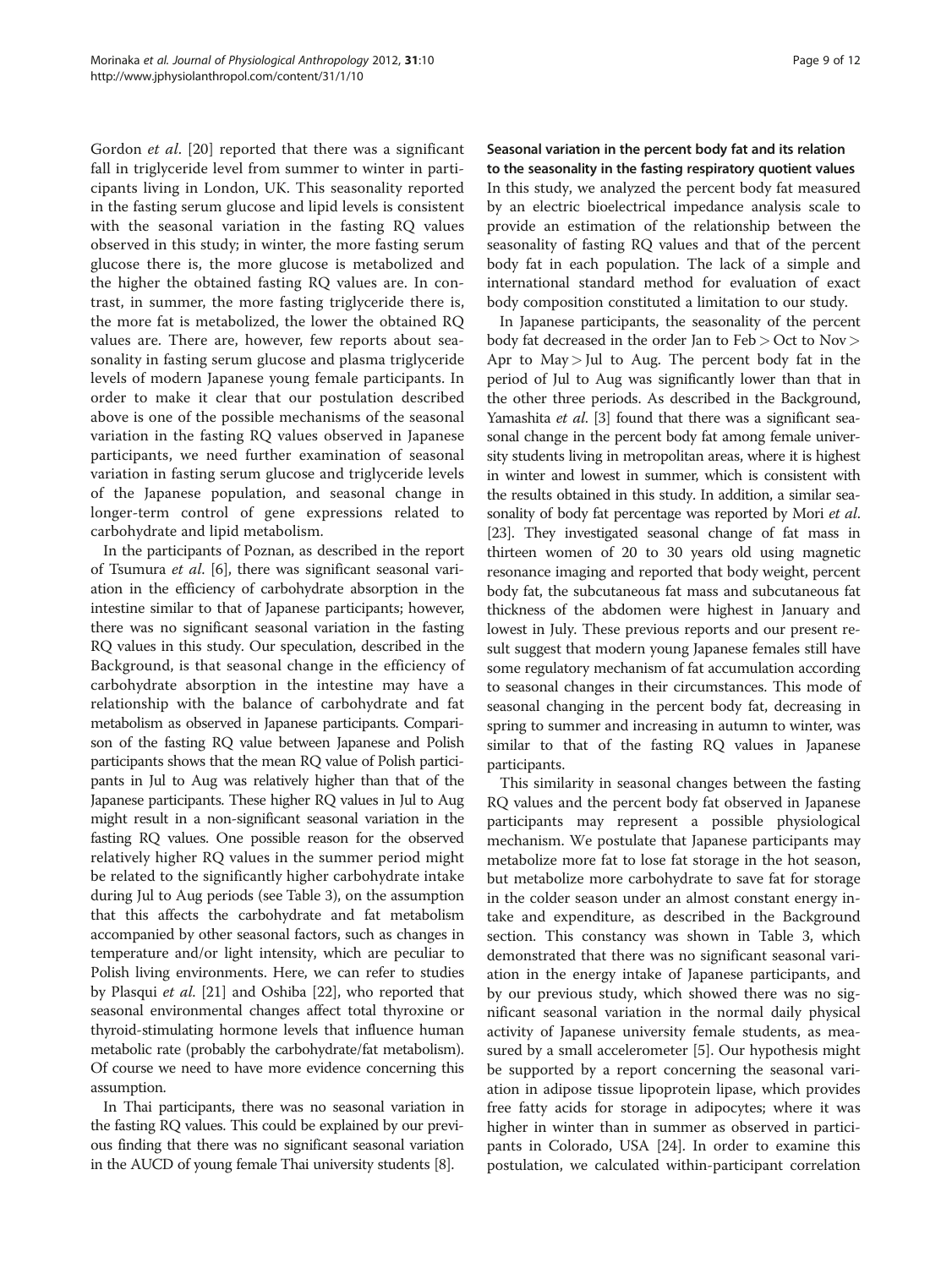coefficients between the fasting RQ values and the percent body fat, on the assumption that the correlation will be significant if our postulation is one of the possible regulatory mechanisms. However, Table [5](#page-7-0) shows that there was no significant correlation within participants between the fasting RQ values (as the independent variable) and the percent body fat (dependent variable) in Japanese participants. This result indicates that seasonal variation in the balance of carbohydrate and fat metabolism has no significant effect on the seasonality in the percent body fat.

In Polish participants, there was a significant seasonal variation in the percent body fat; the order was that of Oct to  $Nov$  > Jan to  $Feb$  > Apr to  $May$  > Jul to Aug. This mode of changing was very similar to that of Japanese participants, where the percent body fat was the lowest in Jul to Aug and relatively higher in Oct to Nov and Jan to Feb. To examine the correlation between the seasonality in the fasting RQ values and the percent body fat in Polish participants, we calculated correlation coefficient values within participants and found that there was no significant correlation between them (Table [5\)](#page-7-0). This result, together with that of Japanese participants, contradicts our postulation. In this correlation analyses, however, the correlation coefficient values of Japanese and Polish participants were nearly close to 0.200 (which is generally accepted as the least value suggesting very weak correlation). The borderline probability in both participant groups may allow us to speculate that there was a big seasonal effect on the balance of carbohydrate and fat metabolism, and so on fat accumulation, in our ancestors long ago, but the effect has become so small that it no longer has any influence on our percentage of body fat, particularly because our ancestors spent their daily life in a much more foodscarce and less artificial environment than the modern human population. Modern human beings, especially those living in cosmopolitan areas, are surrounded by artificial environments, such as the constant temperature provided by air-conditioning and foods available at any time. This speculative theory is supported by other examples of the loss of seasonality in our metabolic physiology: Nakamura et al. [\[25](#page-11-0)] reported that seasonal variations in basal metabolic rate were getting small, especially in indoor sedentary workers; and Maeda et al. [[26\]](#page-11-0) reported that there was no seasonal variation in the basal metabolic rate in university students. These authors considered that the improvement of air-conditioning influences the artificial microclimate and might reduce the seasonal variation in the basal metabolic rate of the Japanese population.

One more possible factor that affected the present correlation analysis is the participants' degree of obesity (or leanness). There is a possibility that the serum non-esterified fatty acid level relates to the amount of fat storage in the adipose tissue, that is, the degree of obesity. We should have analyzed within-participant correlation coefficients

between the fasting RQ values and the percent body fat, but we could not analyze the correlation statistically under the stratification of the degree of obesity due to the small number of the participants participated in this study.

In Thai participants, there was also a significant seasonal change in the percent body fat; the order was that of Oct to Nov > Jan to Feb > Jul to Aug > Apr to May. It is noteworthy that there was a common feature of the mode of seasonal change in the percent body fat in the three different populations, where that percent body fat was relatively lower in the hot season than in the colder seasons. (In Chiang Mai, the hotter season is Apr to May while the colder season is Jan to Feb, see Table [1](#page-2-0).)

Regarding body weight, there was a significant seasonal change in the Polish participants' body weight, which was in the same order as that in the percent body fat. There were, in contrast, no significant seasonal changes in those of Japanese and Thai participants, although there were significant seasonal changes in the percent body fat. This could be explained by the fact that we measured the participants' body weight including their clothes (without their outer wear). The body weight without clothes of Japanese and Thai participants were lower than those of Polish participants, so that the even a small seasonal change in the weight of the clothes worn would affect body weight. We are now re-investigating the seasonal change in body composition, including the percent body fat, body weight and muscular mass, of Japanese and Thai participants wearing the same clothes for every examination throughout a year.

#### Seasonal variation in macronutrient intake

As summarized in Table [3](#page-4-0), the results of macronutrient intakes of the two participant groups reflected characteristics of Japanese and Polish dietary habits. Polish participants take in more energy, protein and fat than Japanese participants do, while Japanese participants take in more carbohydrates than Polish participants do. Detailed discussion about the present food intake survey in Japanese and Polish participants will be published elsewhere, using food intake records of 100 Japanese and 111 Polish participants. The points discussed here are the seasonal changes in fat and carbohydrate intake, in addition to those in the C/F ratio. As shown in Table [3](#page-4-0), there was no significant seasonal variation in the C/F ratio in Japanese participants. Owaki et al. [\[27](#page-11-0)] reported similar results, with no significant seasonal variation in total energy intake or in the ratio of energy intake from protein, fats and carbohydrates (similar to C/F ratio). In Japan, the disappearance of a seasonal variation in food intake has accelerated in recent years due to rapid development of the food transportation system and food production control including intensive culture by house and frozen storage.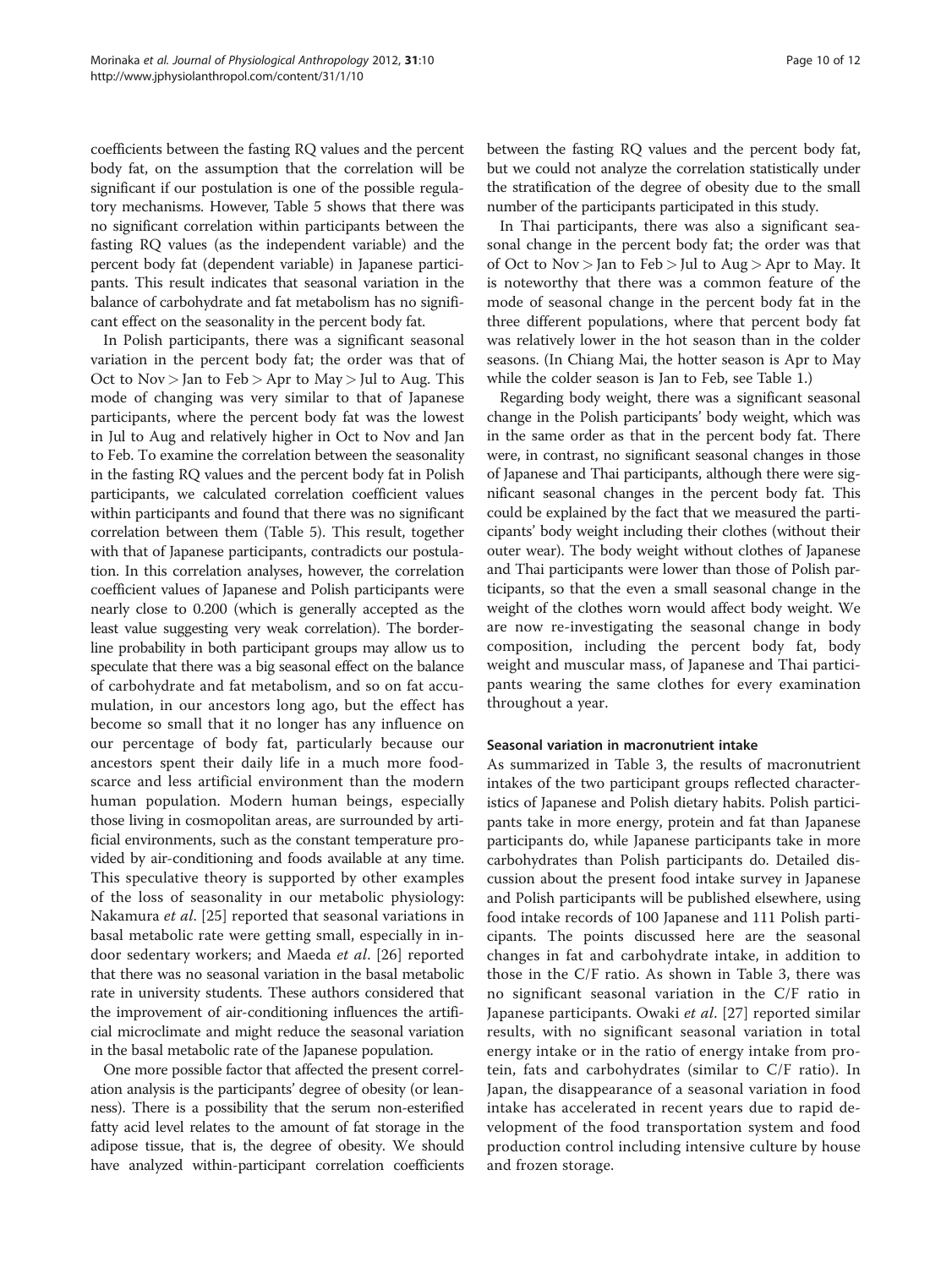<span id="page-10-0"></span>In Polish participants, the C/F ratio in Apr to May was significantly lower than that in Jul to Aug, which reflected a significant decrease in the percentage of total energy from carbohydrate intake, and a non-significant increase in energy from fat intake Apr to May. This increase in fat intake in spring (and in winter) was also reported by Przysiężna and Banachowicz [\[28\]](#page-11-0) with female students of the Wroclaw University of Economics. Their percentage of fat intake in the total energy intake was 32 % in winter, 32 % and 30 % in autumn. This increase in fat intake may be related to the effect of highfat diet on thermal acclimation proposed by Yoshimura et al. [\[29\]](#page-11-0) as a metabolic adaptation to cold temperatures in winter. Therefore, we should take into account the effect of ingestion of food rich in fat on the increase in the percent body fat in the colder seasons in Polish participants. These facts may be reflected in the relatively higher correlation coefficient within participants (although not significant) between the fat intake (as independent variable) and the percent body fat (dependent variable) in Table [5.](#page-7-0)

# Conclusions

We found that there were different seasonal variations in the fasting RQ values in the three different populations. There was a significant seasonal variation in the fasting RQ values in Japanese participants, while those in Polish and Thai participants were non-significant. In addition, we found that there were significant seasonal changes in the percent body fat in the three populations but we could not find any significant correlation between the fasting RQ values and the percent body fat.

#### Abbreviations

AUDC: Amount of unabsorbed dietary carbohydrates; FFQ: Food frequency questionnaire; RQ: Respiratory quotient; VE: expiratory minute volume.

#### Competing interests

The authors have no conflict of interest to declare.

#### Acknowledgements

This work was supported by Grants-in-Aid for Scientific Research (A; 19207020) from the Japanese Society for the Promotion of Science.

#### Author details

<sup>1</sup>Graduate School of Human Life Science, Osaka City University, Sugimoto, Sumiyoshi-ku, Osaka, Japan. <sup>2</sup>Department of Human Nutrition and Hygiene, University of Life Sciences in Poznan, Poznan, Poland. <sup>3</sup>Department of Biochemistry, Faculty of Medicine, Chiang Mai University, Chiang Mai, Thailand. <sup>4</sup> Faculty of Human Health Science, Matsumoto University, Matsumoto, Japan.

#### Authors' contributions

YS was a general coordinator and did the study design. MW, JJ, PL, LM and NH designed the study and involved in data collection, data interpretation and result analysis. TM, JB and SK were involved in data collection, data interpretation, and result analysis and literature search. All authors contributed in preparing and are responsible for final editing and approval of the manuscript.

#### Received: 8 March 2012 Accepted: 4 May 2012 Published: 4 May 2012

#### References

- Wiley AS, Allen JS: Diet and Nutrition in Health and Disease. In Medical Anthropology. Edited by Wiley AS, Allen JS. Oxford: Oxford University Press; 2009:71–106.
- 2. Wilson BE, Deeb S, Florant GL: Seasonal changes in hormone-sensitive and lipoprotein lipase mRNA concentrations in marmot white adipose tissue. Am J Physiol 1992, 262:177–181.
- 3. Yamashita S, Imachi Y, Muto S: Sex and regional differences in seasonal variations of percentage body fat among young Japanese students. Bulletin of Kurashiki Sakuyo University & Sakuyo Junior College 2005, 38:51–63 [In Japanese with English abstract].
- Yamashita S, Muto S: Body fat changes in young Japanese women after educational intervention. Bulletin of Kurashiki Sakuyo University & Sakuyo Junior College 2005, 38:87-103 [In Japanese with English abstract].
- 5. Tsumura Y, Hirota N, Tokura H, Rutkowska D, Sone Y: Seasonal variation in amount of unabsorbed dietary carbohydrate from the intestine after breakfast in Japanese subjects. Chronobiol Int 2005, 22:1107–1119.
- 6. Tsumura Y, Hirota N, Tokura H, Sone Y, Lesinski F, Rutkowska D, Barinow-Wojewodzki A: Comparison of carbohydrate digestion between Japanese and Polish healthy subjects. J Physiol Anthropol Appl Human Sci 2005, 24:507–509.
- 7. Haus E, Nicolau GY, Lakatua DJ, Sackett-Lundeen L: Reference values for chronopharmacology. Ann Rev Chronopharmacol 1988, 4:333–425.
- 8. Tsumura Y, Makonkawkeyoon L, Limtrakul P, Hirota N, Sone Y: Seasonal variation in amount of unabsorbed dietary carbohydrate from the intestine after breakfast in young female Thai subjects - Comparison with that of Japanese subjects. J Physiol Anthropol 2010, 29:141-147.
- 9. Frayn KN, Frayn KN: Integration of carbohydrate, fat and protein metabolism in the whole body. In Metabolic Regulation: a human Perspective, 2nd edition. Edited by Frayn KN. Oxford: Wiley-Blackwell; 2003:151–191.
- 10. Paolisso G, Rizzo MR, Mazziotti G, Rotondi M, Tagliamonte MR, Varricchio G, Carella C, Varricchio M: Lack of association between changes in plasma leptin concentration and in food intake during the menstrual cycle. Eur J Clin Invest 1999, 29:490–495.
- 11. Portaluppi F, Smolensky MH, Touitou Y: Ethics and methods for biological rhythm research on animals and human beings. Chronobiol Int 2010, 27:911–1929.
- 12. Sasaki S, Yanagibori R, Amano K: Self-administered diet history questionnaire developed for health education: a relative validation of the test-version by comparison with 3-day diet record in women. J Epidemiol 1998, 8:203–215.
- 13. Wozniewicz M, Jeszka J, Sadowska K, Bajerska J: Frequency of consumption of products and food-sources of vitamin D and calcium among secondary school students. Electron J Polish Agric Universities 2009, 12:24.
- 14. Willett WC, Sampson L, Stampfer MJ, Rosnner B, Bain C, Witschi J, Hennekens CH, Speizer FE: Reproducibility and validity of a semiquantitative food frequency questionnaire. Am J Epidemiol 1985, 122:51–65.
- 15. Bland JM, Altman DG: Calculating correlation coefficients with repeated observations: Part 1-Correlation within subjects. BMJ 1995, 310:446.
- 16. Peel MC, Finlayson BL, McMahon TA: Updated world map of the Köppen-Geiger climate classification. Hydrol Earth Syst Sci 2007, 11:1633–1644.
- 17. Frayn KN, Coppack SW, Humphreys SM, Clark ML, Evans RD: Periprandial regulation of lipid metabolism in insulin-treated diabetes mellitus. Metabolism 1993, 42:504–510.
- 18. Williams MH: Human Energy. In Nutrition for Health, Fitness & Sport. 6th edition. Edited by Williams MH. New York: McGraw-Hill Higher Education; 2002:77–103.
- 19. Behall KM, Scholfield DJ, Hallfrisch JG, Kelsay JL, Reiser S: Seasonal variation in plasma glucose and hormone levels in adult men and women. Am J Clin Nutri 1984, 40:1352–1356.
- 20. Gordon DJ, Hyde J, Trost DC, Whaley FS, Hannan PJ, Jacbs DR, Ekelund L-G: Cyclic seasonal variation in plasma lipid and lipoprotein levels: the lipid research clinics coronary primary prevention trial placebo group. J Clin Epidemiol 1988, 41:679–689.
- 21. Plasqui G, Kester ADM, Westerterp KR: Seasonal variation in sleeping metabolic rate, thyroid activity, and leptin. Am J Physiolo Endocrinol Metab 2003, 285:E338–E343.
- 22. Oshiba S: The seasonal variation of basal metabolism and activity of thyroid gland in man. Jpn J Physiol 1957, 7:355-365.